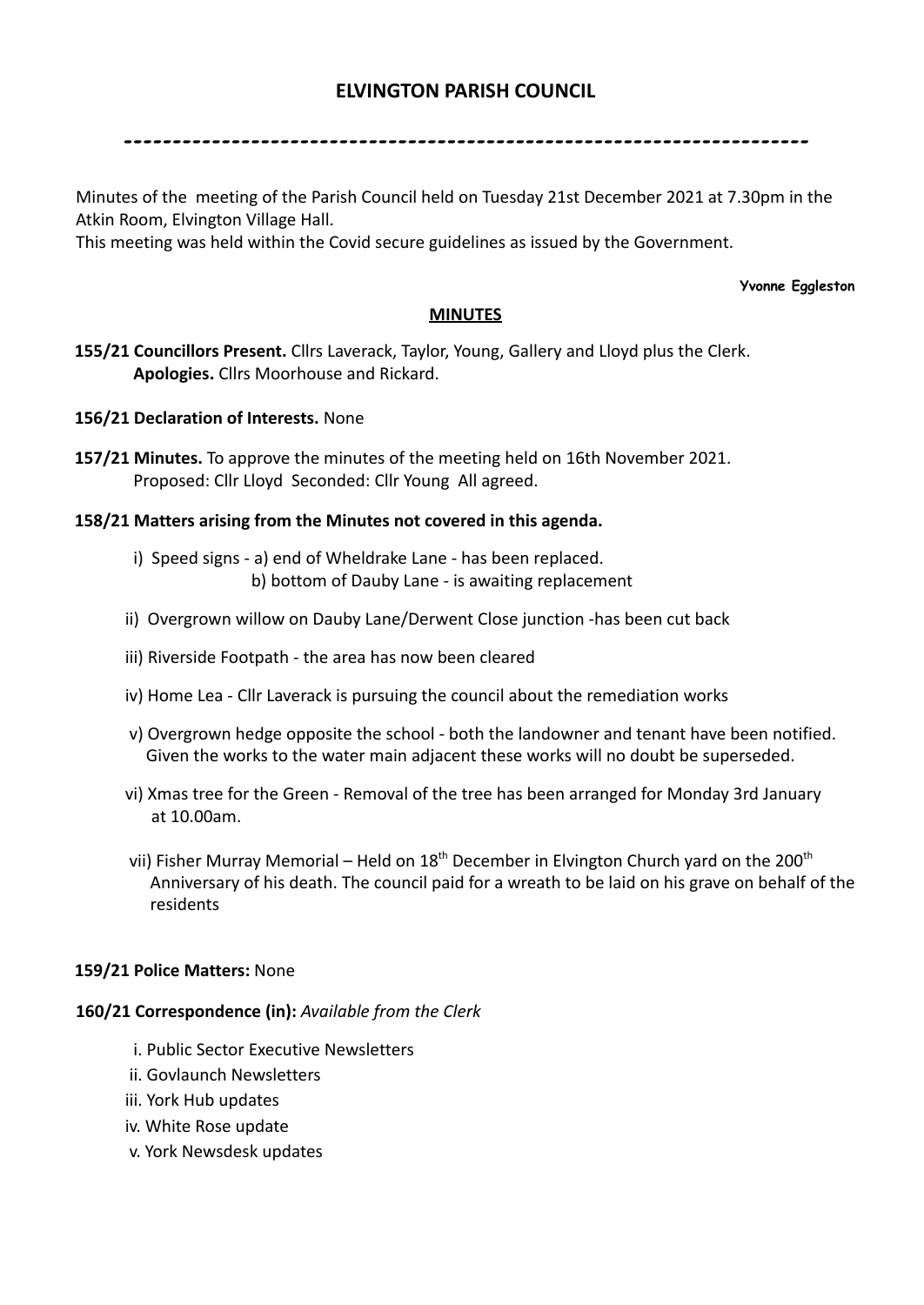# **161/21 Correspondence (out):**

None

## **162/21 Financial.**

Receipts to note: None

Payments to approve:

i) Christmas Tree - £170.00

ii) Parish Newsletter - £50.00

iii) Wreath for fisher Murray - £50.00

Proposed: Cllr Laverack Seconded: Cllr Taylor

Other Matters:

- i. Operating Statement to be checked by Councillors. Approved by All. Bank statement checked by Cllr Moorhouse.
- ii. Budget meeting a prepared budget for 2022/23 has been circulated. The Precept will be signed off at the next meeting.

# **163/21 Planning Applications:**

New Applications: None

Approvals:

21/01414/FUL - First floor side extension and single storey rear extension - 16 Church Green, Elvington, YO41 4AE for Mr & Mrs A Wilby

Refusals: None

Applications withdrawn: None

Other Matters:

Notification of a proposal to remove/cut back trees at Elvington Camp, adjacent to the Playing Fields.

Application received after the minutes published – 21/02728/TCA Walnut Tree To be circulated and decision delegated to clerk

**164/21 Risk Register** - is now finalised. It was proposed that it should be adopted. Proposed: Cllr Laverack Seconded: Cllr Young. All agreed.

# **165/21 Highways, Paths and Verges**

- i. Beckside crossing Application has been sent to CY for a built out crossing near Beckside
- ii. Wheldrake Lane no further information has been received.
- iii. HGVs and speeding the Clerk will speak to the Chairman of Sutton upon Derwent Parish Council about progress since the joint meeting.
- iv. Church Lane pumps are in place as the road is flooding. Cllr Laverack has already spoken to Mr Hildreth on the matter. He will contact Cllr Vassie at CYC about the permanent solution.